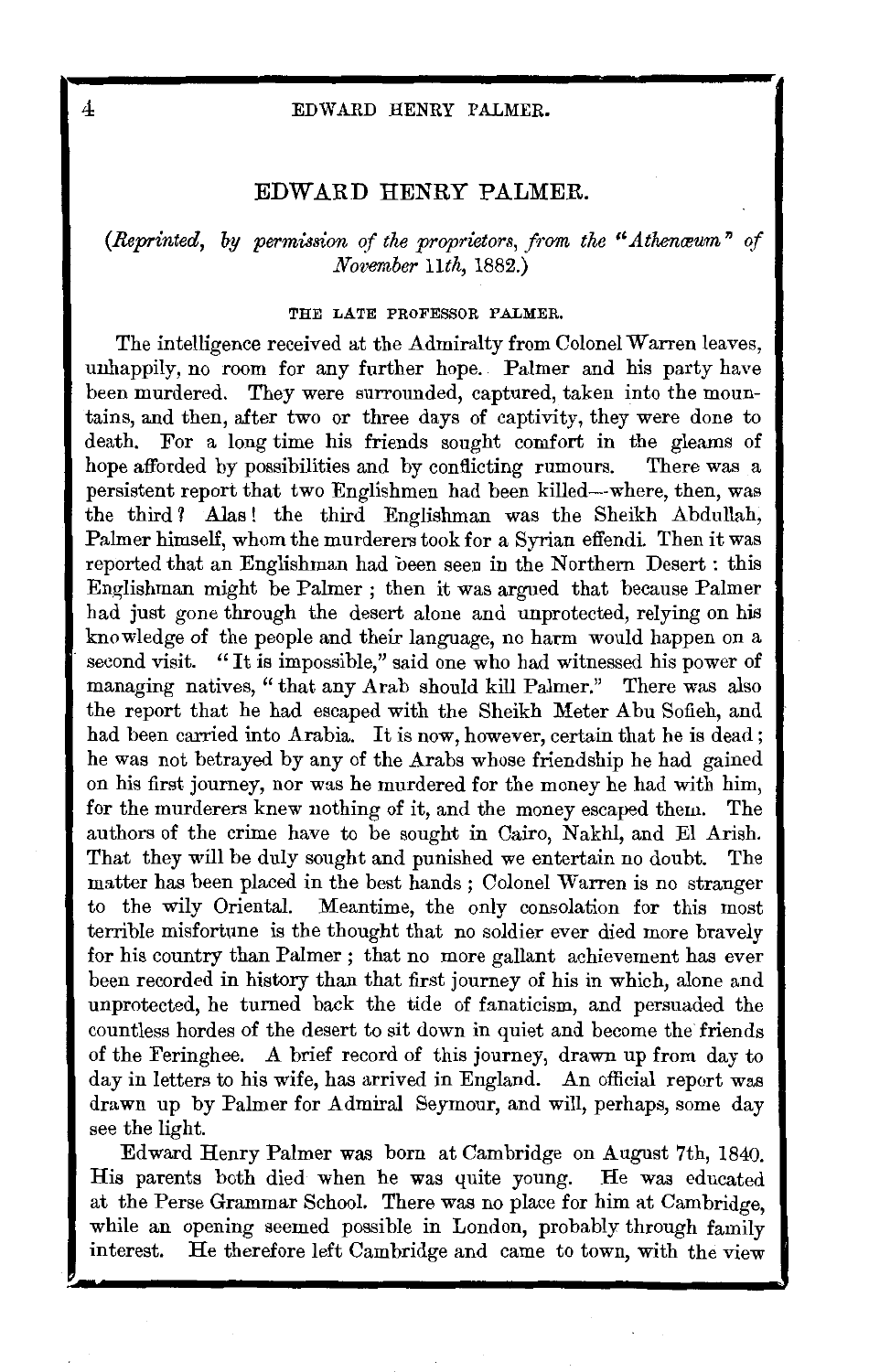of entering upon a mercantile career. One knows little of his London life ; there can be, indeed, little to tell of a young man's early work in a City house. He learnt, however, French and Italian during these years of City life.

It was in the year 1860 that he determined to give up whatever chances he had in the City of the Golden Pavement, and returned to Cambridge, where after two or three years of study, he entered himself at St. John's, Cambridge. He spent his undergraduate time in reading a great deal of Arabic and Persian, and as little Latin and Greek as possible. third class in the Classical Tripos marked the extent of his attainments in those languages. Indeed, he never professed at all to be a classical scholar. He took his degree in the year 1867, and it is very greatly to the credit of the Society of St. John's that they recognised his Oriental studies by electing him a Fellow in the same year. This election was, indeed, an endowment of research. The first chance of visiting the East occurred in 1869, when Captain (now Sir Charles) Wilson went out on the Sinai Survey Expedition, accompanied by Captain Palmer, R.E., the Rev. F. W. Holland, and E. H. Palmer. The business of the "pundit" was to investigate the traditions, dialects, and antiquities of the Sinai peninsula. He developed during this journey a wonderful power of quickly apprehending and acquiring dialectic differences, and took his first lessons in the art of managing the difficult tribes of Sinai. Soon after his return in 1870 he made arrangements with the Committee of the Palestine Exploration Fund for a journey of exploration in the very little known Negeb or South Country and the desert of the Tih. This he accomplished at very small expense in oompany with the late Mr. C. F. Tyrwhitt Drake, who was assisted by a grant made by the University from theW orts Travelling Bachelors' Fund. His report of the results of the journey was published in the *Quarterly Statement* of the Palestine -Exploration Fund, and has been republished in the book of special papers belonging to the "Memoirs of the Survey of Western Palestine." He also wrote a popular account of the same expedition called "The Desert of the Exodus." In the same year, by the resignation of Mr. Theodore Preston, who had long been non-resident, the Lord Almoner's Professorship of Arabic became vacant, and was given by the late Dean of Windsor to Palmer. This preferment, although only worth *40l.* a year, enabled him to keep his Fellowship and to marry. The stipend of the Professorship was also increased by the University to *3001.* a year on condition of his giving lectures in Persian and Hindustani. In the year 1874 he was called to the Bar, and although he never seriously considered the law as a profession, it was one of his chief pleasures to go on circuit, to conduct an occasional case, and to study the curious phases of life presented by a county assize. T believe, however, that he showed considerable power in the exercise of advocacy.

Between 1871 and the present year the real work of his life was done. It is wonderful to consider how vast a quantity of work he got through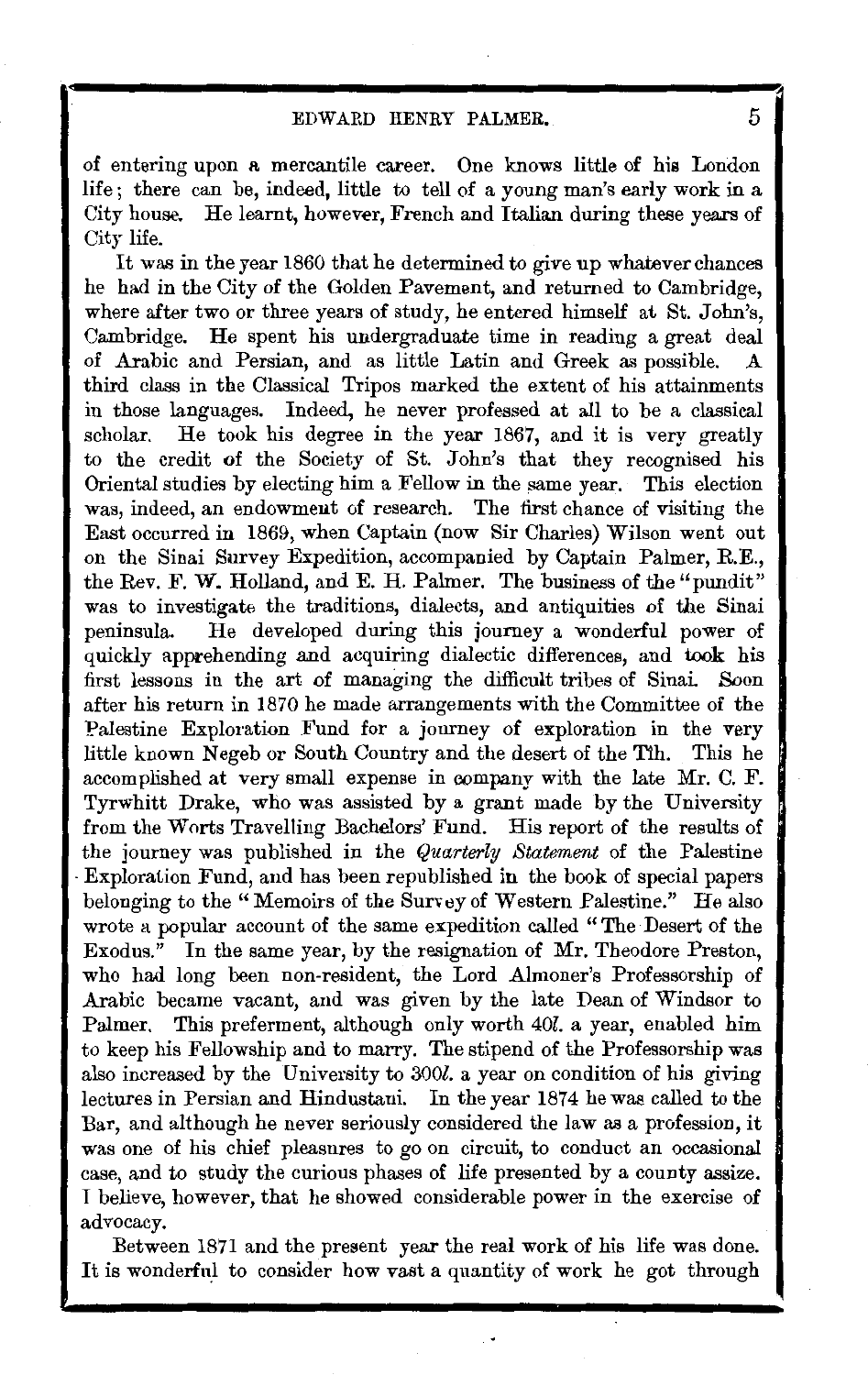during these ten years. It must be remembered, too, that the work was accomplished in the face of ill health-he was always sufl'ering from asthma -and domestic affliction caused by the long illness and death of his first wife. *A* revision of Henry Martyn's translation of the New Testament into Persian ; an Arabic grammar ; an Arabic manual ; a Persian dictionary ; a report on the Bedawin of Sinai ; a translation into Arabic of Moor's "Paradise and the Peri" ; an edition, with an English translation, of the Arab poet Beha ed Din Zohair ; a translation of the Koran ; a history of Jerusalem ; a life of the Caliph Haroun al Raschid ; the "Song of the Reed," chiefly from. Arabic and Persian sources ; a volume of verses in Romany, written with Miss Janet Tuckey and Mr. Charles Leland ; and a translation of the Swedish poet Runeberg (with Mr. Erikr Magnusson), make up together a goodly show of work in a short ten years. But besides these books he wrote occasionally for the *British Quarterly Review*-one of his papers on "The Secret Sects of Syria" was a very remarkable articlefor the literary journals, for the *Saturday Review*, and for several of the monthly magazines. He translated and transliterated the long lists of names procured by Captain Conder during the survey of Western Palestine, and he was appointed joint editor, with me, of the memoirs of that great work. He was also engaged in preparing a set of manuals and grammars for Messrs. Triibner & Co. at the time when he consented to go out to the desert for the Government. It is impossible for any one to be actively connected with the Palestine Exploration Society without being forced to take an interest in the manifold topographical questions which agitate the minds of the members. Palmer, who took strongly from the beginning a view antagonistic to that of Mr. James Fergusson, contributed for his share of the controversy an account, from the Arab historians' descriptions of the building, of the much disputed Dome. Concerning his linguistic attainments, it is difficult to enumerate the languages which he had acquired, because he was continually learning· new ones. Arabic, Persian, Hindustani, Urdu, are some of the Eastern tongues with which he was familiar. He knew Turkish, but not, I think, so well. As regards European langitages, he knew French, German, Spanish, Greek, Italian, and Swedish, with its cousins of Denmark, Norway, and Iceland. He knew some Polish and some Russian, but I do not know how far he could be called a master of these languages.. He could talk Romany as well as any gipsy on the road. It is a curious fact that he once came across Rornany-speaking gipsies in Moab. *A* striking illustration of his facility and mastery of language occurs to me. We were going together to visit the Foreign Sailors' Horne at Limehouse. In the road, just before we arrived at that institution, he espied a friend in charge of a cart filled with baskets-one Stanley or Smith-with whom he exchanged five minutes of question and greeting in Romany. On the steps of the Home were two men basking in the sun : one of these was a Lascar from Calcutta, the other a burly negro who hailed from the Soudan, and talked some kind of Arabic. In the conversation which followed, both men